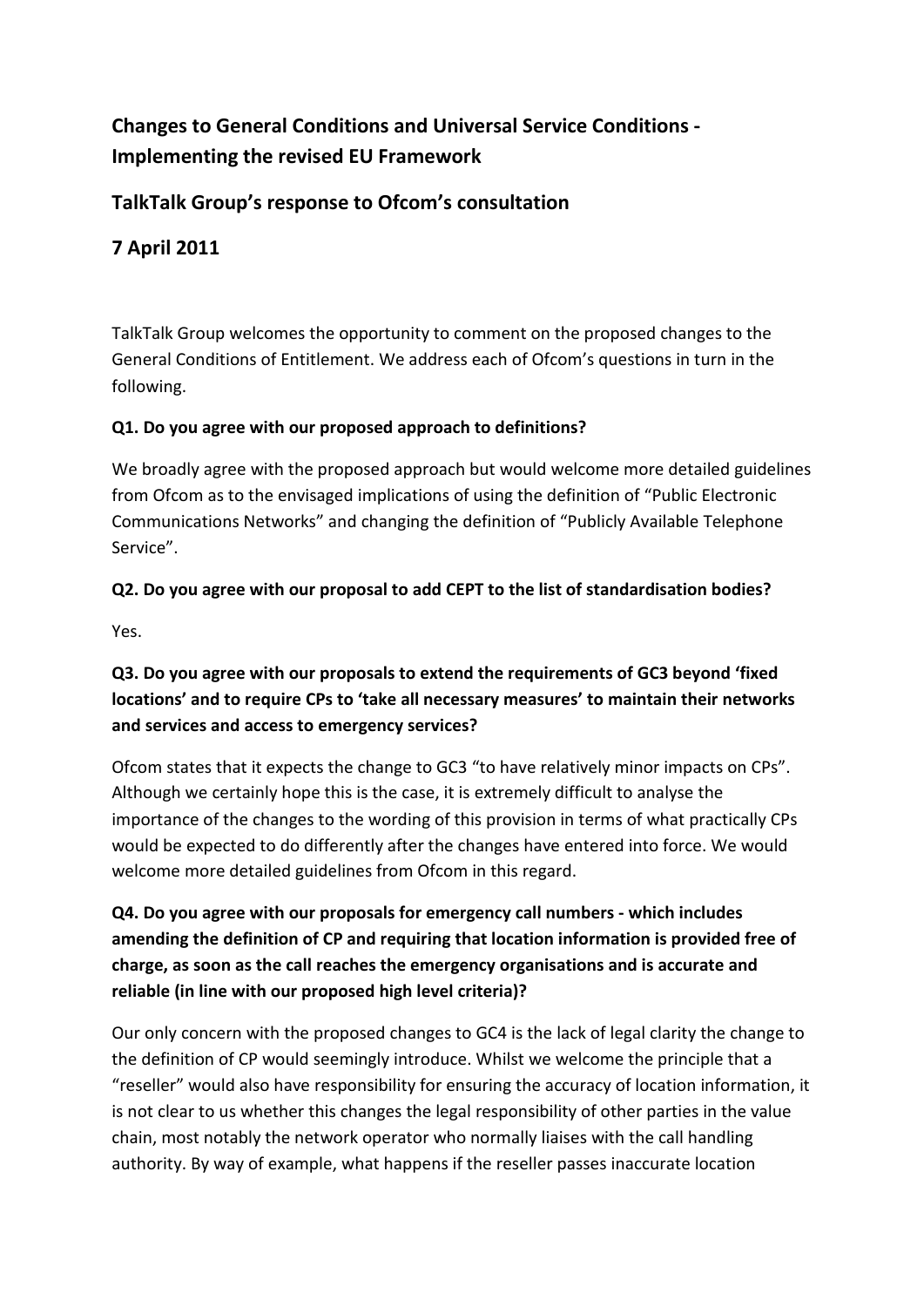information to the network operator who passes the same to the call handling authority? What is the legal responsibility of the network operator in this instance? We believe it is important that Ofcom offers some clarification on this point.

## **Q5. Do you agree with our proposed approach to contract related requirements relating to the provision of additional information, the length of contracts and the conditions for termination?**

We have the following comments in relation to the proposed changes to GC9:

- GC9 requires certain information to be included in the contract between the CP and the customer. In the past Ofcom has sometimes held that it is not sufficient to include certain information simply in the terms and conditions and that some information should be brought to the customer's attention in, e.g. welcome packs or websites. It would be useful if Ofcom could clarify its approach/views in this context.
- The changes to GC9 are likely to require quite a lot of work in order to implement the new requirements. We would respectfully suggest that 25 May 2011 is a very challenging deadline and request that Ofcom adopts a flexible approach to enforcement during a transitional period.
- We are slightly concerned about Ofcom's statement that it expects CPs to "actively communicate this new information to their consumers". We agree that it is important that consumers are aware of the changes but would question the need and proportionality of having to inform each of them on an individual basis (which is what Ofcom appears to suggest).

#### **Q6. Do you agree with our proposals to ensure equivalent access to the emergency services for disabled users and to mandate the provision of Emergency SMS?**

We agree with the proposal to mandate the provision of Emergency SMS but would encourage Ofcom to ensure that mobile operators make available the service to MVNOs to ensure they can comply with this new requirement.

## **Q7. Do you agree that given the existing measures that are in place to help disabled users to access 116XXX services, it is not necessary to make further changes to GC15 in this respect?**

We agree but also strongly support a review of GC15 in its entirety because this general condition is in need of updating and clarification.

#### **Q8. Do you agree with our proposals on conditions for transferring the rights of use of telephone numbers and also for granting their use for a limited period of time?**

We broadly agree with Ofcom's proposals. It is, however, important that Ofcom considers all commercial aspects of withdrawing number ranges that may appear not to be in use.